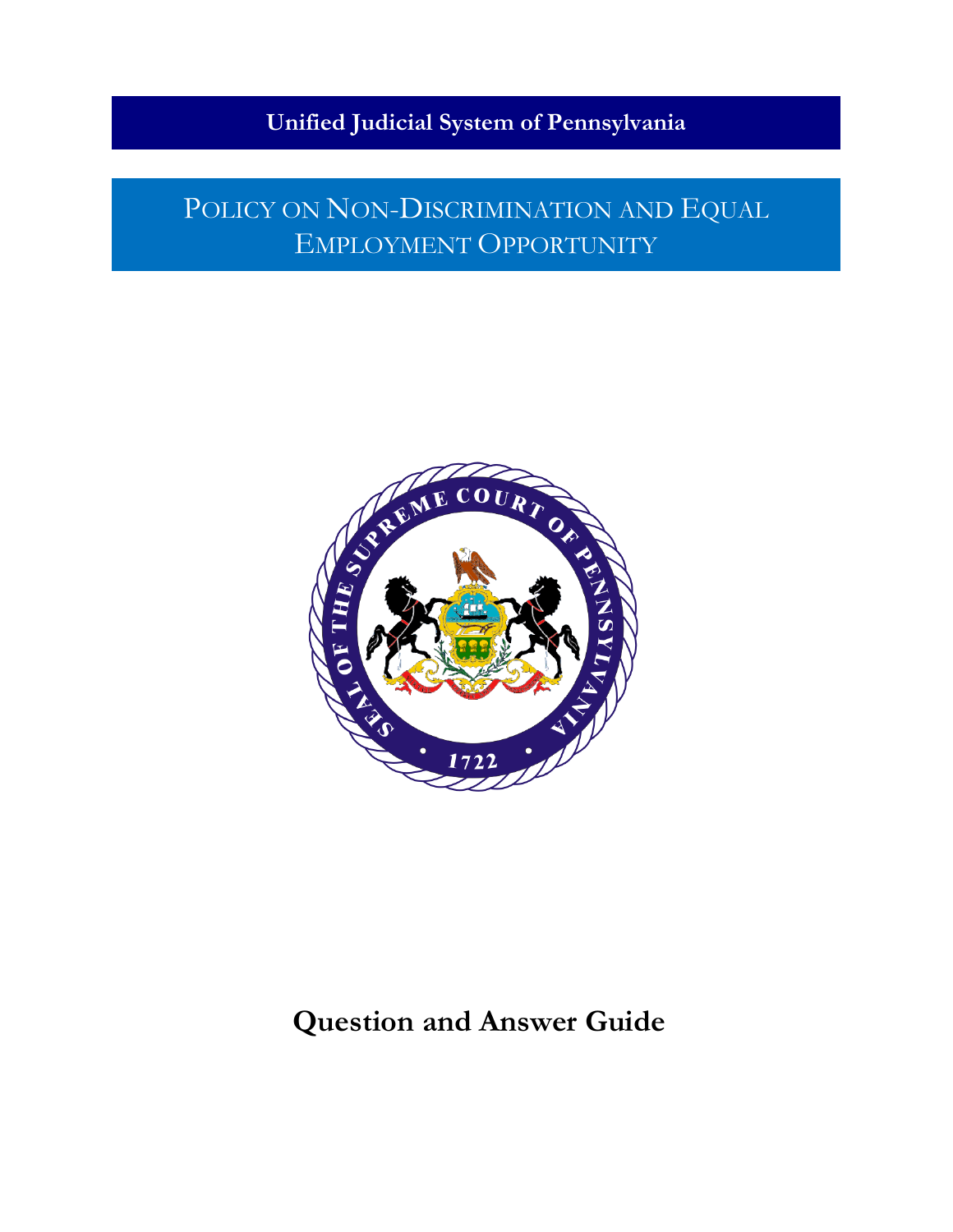## *What does this policy mean to me?*

The purpose of this policy is to ensure that all individuals having business with the Unified Judicial System of Pennsylvania (UJS) are treated in a respectful and non-discriminatory manner. Individuals covered by the policy are expected to treat others with respect while working for the UJS in a court facility, and in turn should be treated in a similar manner.

Conduct prohibited by this policy, includes 1) discrimination or harassment on the basis of race, color, sex, sexual orientation, gender identity or expression, national origin, age, disability, or religion and/or, 2) retaliation against someone who complains about harassment or discrimination or cooperates with an investigation. Covered individuals may be subject to appropriate disciplinary action. Individuals who observe or are made aware of conduct prohibited by this policy should immediately report the concerns. Supervisors have a responsibility to ensure that prohibited conduct does not occur, or is properly reported, if observed.

## *Is this a new policy?*

No. The Pennsylvania Judiciary has been an equal opportunity employer, and strongly adhered to non-discriminatory workplace practices (prior to the implementation of this policy in 2008). The policy promotes the fair and equal treatment of those who work for or have business in the courts and extends the concept across the UJS.



Although many court-related, independently elected offices maintain their own non-discriminatory policies, this policy articulates the Supreme Court's clear intent that hiring, workplace, and business practices should be conducted without regard to race, color, sex, sexual orientation, gender identity or expression, national origin, age, disability, or religion.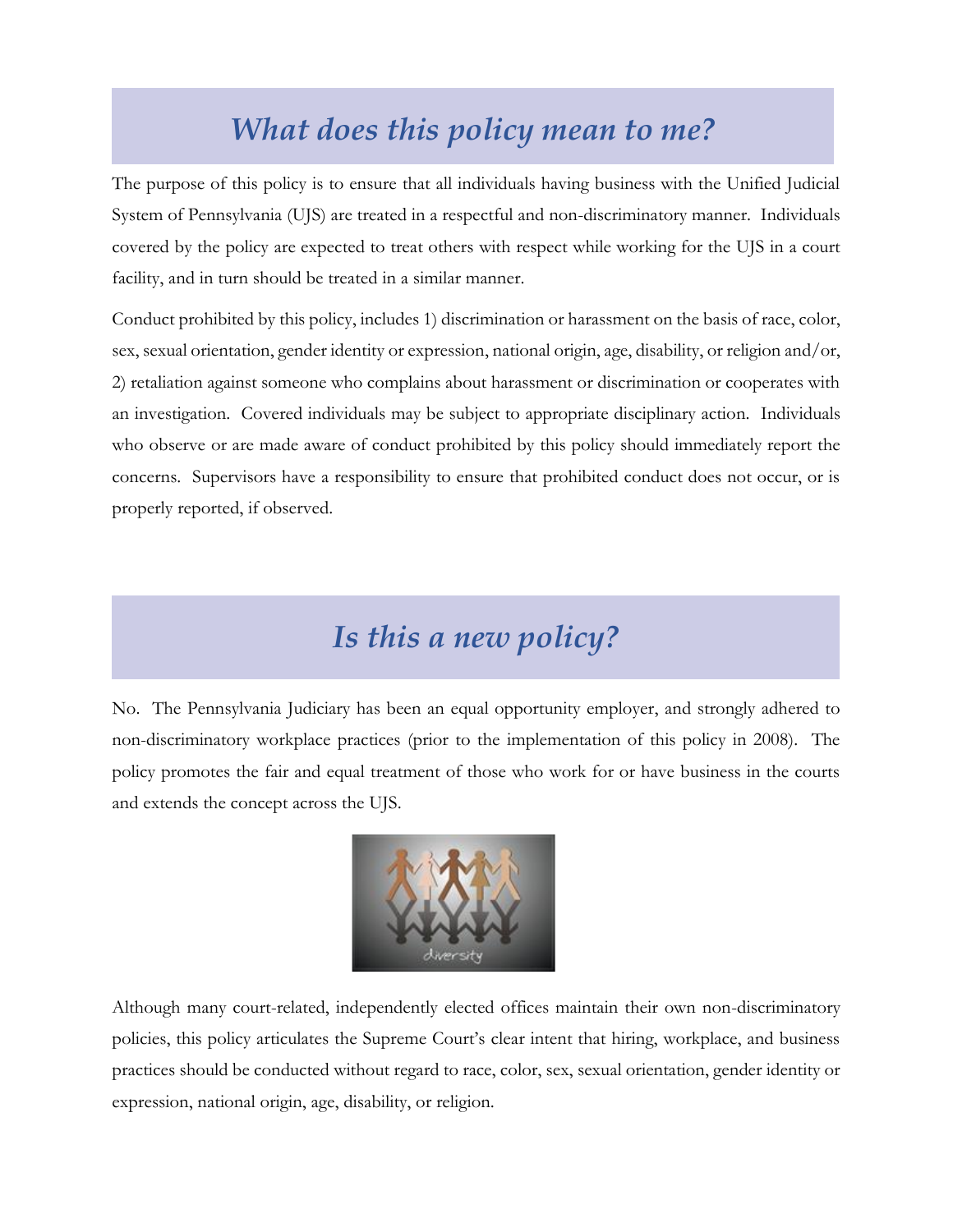### *How can I do my part to ensure compliance with this policy?*

Discrimination can unfairly deny individuals access to equal justice and/or opportunities. It impedes morale and productivity and can damage the courts' reputation. Discriminatory behaviors take many forms, but they all involve some form of exclusion or rejection. To ensure compliance with this policy, consider the following:

**Educate Yourself** by thoroughly reading the policy and reporting procedures.

#### **Remain Objective by:**

- · Treating everyone fairly and don't allow bias or stereotypes to affect your decisions.
- · Representing the courts in a positive, fair, and professional manner.
- · Considering all perspectives when approaching an issue or situation.

#### **[Who is Covered?](https://www.pacourts.us/Storage/media/pdfs/20210211/021959-nondiscriminationpolicy-000214.pdf)**

| · Personnel of the System           | · Related Staff |
|-------------------------------------|-----------------|
| Supreme Court Boards and Committees | Court Users     |

### *What should I do if I experience/observe prohibited conduct?*

If you believe you have been harassed or discriminated against based on race, color, sex, sexual orientation, gender identity or expression, national origin, age, disability, or religion, or you witnessed an incident of harassment or discrimination in a court facility, you should promptly report the behavior as outlined in the complaint procedures.

If you feel you have been retaliated against, you should promptly report your concerns as outlined in the complaint procedures. The Policy on Non-Discrimination and Equal Employment Opportunity prohibits retaliation against any person who:

- · complains about harassment or discrimination,
- · files a harassment or discrimination complaint, or
- · cooperates with, or assists in, the investigation of such complaints.